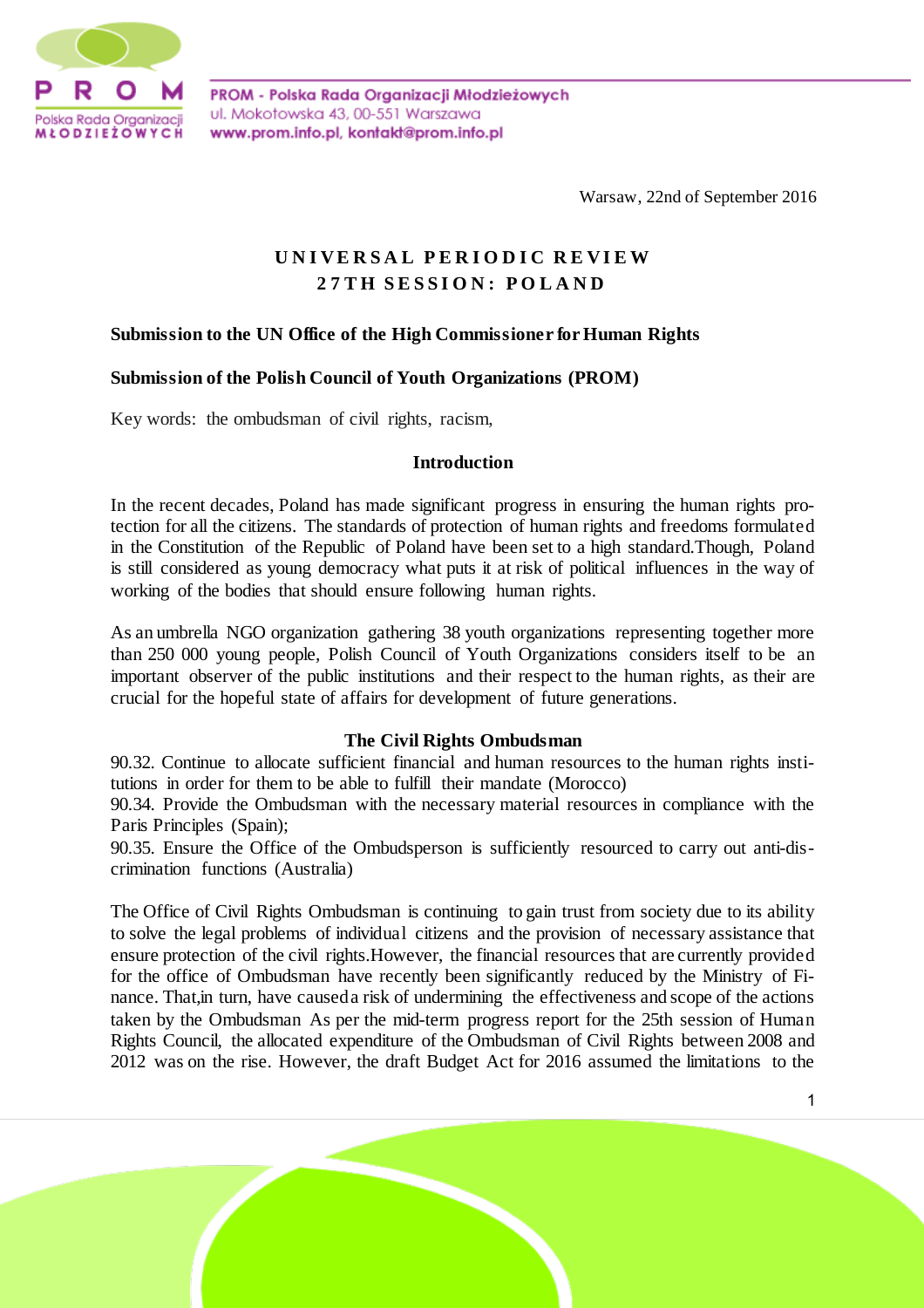financial resources granted for the ombudsman office down for about 10 millions PLN compared to previous cycle1. That means that the level of public financing for the office of Ombudsman is currently back to the level from 2011 budget.The aforementioned amendments pose serious risk of a a number of adverse consequences regarding actions undertaken by the Ombudsman and is against the provided recommendations 90.32, 90.34 and 90.35.

#### **Recomendations:**

1

- To reinstate funding available to the Office of the Ombudsman of Civil Rights to at least the previous levels,
- To provide the Ombudsman with encouraging environment to execute human rights,
- To provide further legal frames for the Ombudsman to have more power in protecting the rights of young people in access to human rights.

# **The problem of racism**

90.45. Redouble its efforts to address racially motivated hate crimes by ensuring that all such incidents are thoroughly investigated and that perpetrators are brought to justice, and to continue to raise awareness of its people on this issue (Malaysia);

90.46. Adopt additional measures in order to avoid the crime of incitement to hate and to promote the fight against discrimination and racism (Peru);

90.47. Strengthen measures to prevent racist violence, hate crimes and discrimination against foreigners, especially Muslims, Roma and the people of African origin (Republic of Korea)

90.52. Consider establishing in its domestic legal system norms that strengthen the fight against discrimination (Argentina);

90.53. Further strengthen its policies and programmes aimed at combating discrimination and intolerance and ensure that incidents are subject to prompt and independent investigation and effective prosecution (Austria);

Poland is the most homogenous country in Europe which automatically puts the citizens in danger of not understanding diversity of religious views or nationalities, other than the ones Poles display. In the aftermath of the multiple crisis that Europe is dealing with some negative discriminatory and racist attitudes are growing in power. Sadly, Poland has recently displayed a number of adverse behaviors such as verbal and physical violence being an effect of discrimination happening in a number of public locations such as means of public transport and streets. In addition to this type of discrimination, online hate and racism are on the rise, too. To counteract this trend it is particularly crucial for the state to ensure that the strict reaction for the racist-fuelled behaviors is in place.

As per article 257 of biding polish Penal Code, anyone who publicly discriminates or prejudice the body integrity of a group of people or an individual due to their nationality, ethnic, racial or religious background, or due to lack of religious views, is subjected to 3 years of imprisonment.

<sup>1</sup> https://www.rpo.gov.pl/pl/content/oswiadczenie-rpo-zmniejszenie-budzetu-rzecznika-prawobywatelskich-dotknie-obywateli